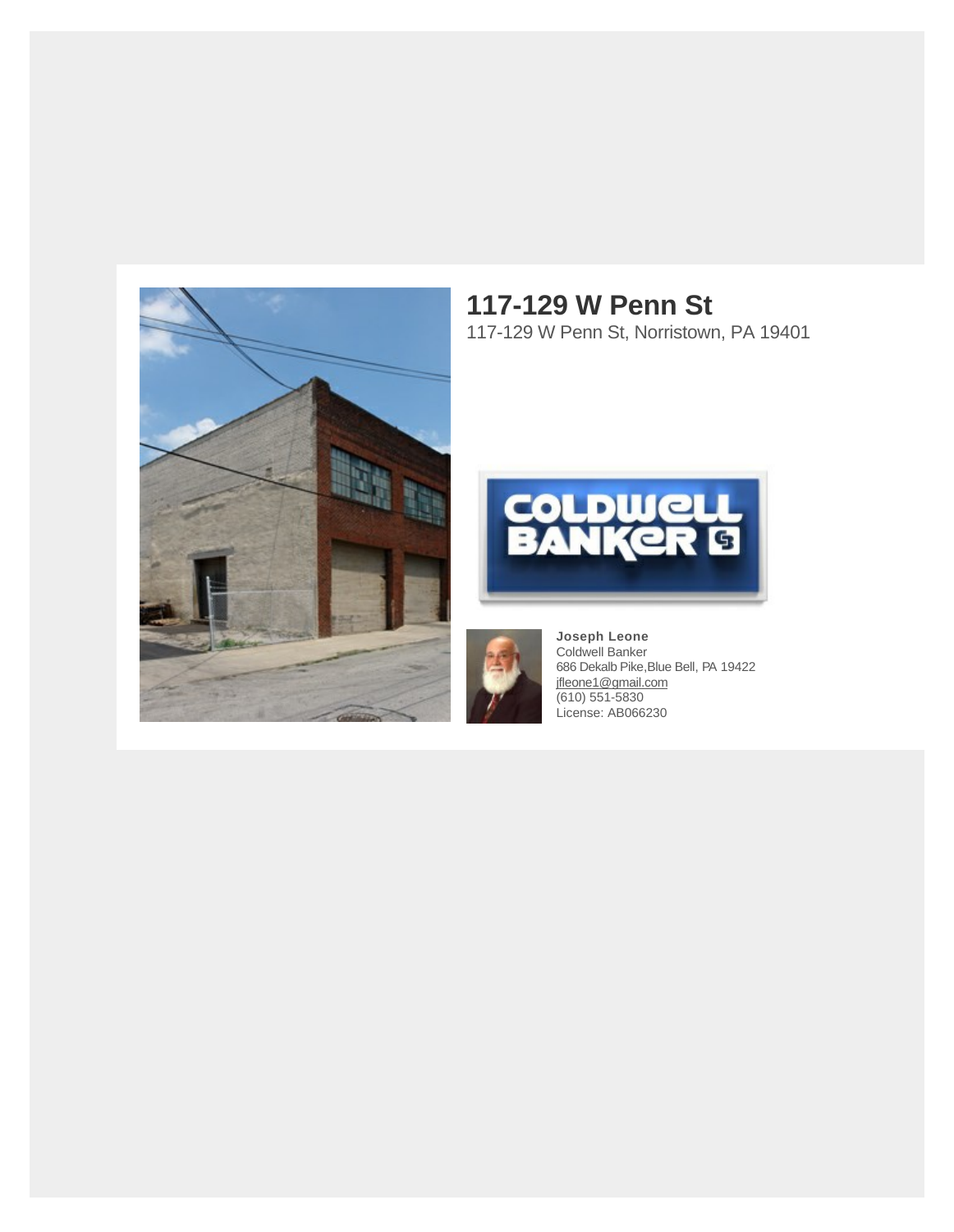

Primary Photo

| Price:                       | \$450,000         |
|------------------------------|-------------------|
| <b>Building Size:</b>        | 27,846 SF         |
| Price/SF:                    | \$16.16           |
| Property Type:               | Industrial        |
| Property Sub-type:           | Warehouse         |
| <b>Additional Sub-types:</b> | Manufacturing     |
| Property Use Type:           | Vacant/Owner-User |
| <b>Commission Split:</b>     | 3%                |
| No. Stories:                 | $\overline{2}$    |
| Year Built:                  | 1920              |

### **117-129 W Penn St**

\$450,000

Priced to sell , 28000 sf 2 story warehouse building in Norristown PA. . Approx 14000 floor plate. Property features 3000 lbs freight elevator in working condition , 2 & 3 phase electrical service, two 12 ft roll up doors along the side and three 14 ft roll up doors fronting Penn St, 60 x 120 ft adjacent fenced parking or storage yard and several first floor offices. Owner has RECENT AND CLEAN phase 1 & 2. Located between Cherry and Barbadoes St. Near Montgomery County Courthouse, Markley St, Main St, Rte 202, Blue Route, I-476, and PA Turnpike. Empowerment and LERTA eligible. This property is also available for Sale or Lease.

For more information visit: **<http://www.crelisting.net/Mmz5c799g/?StepID=107>**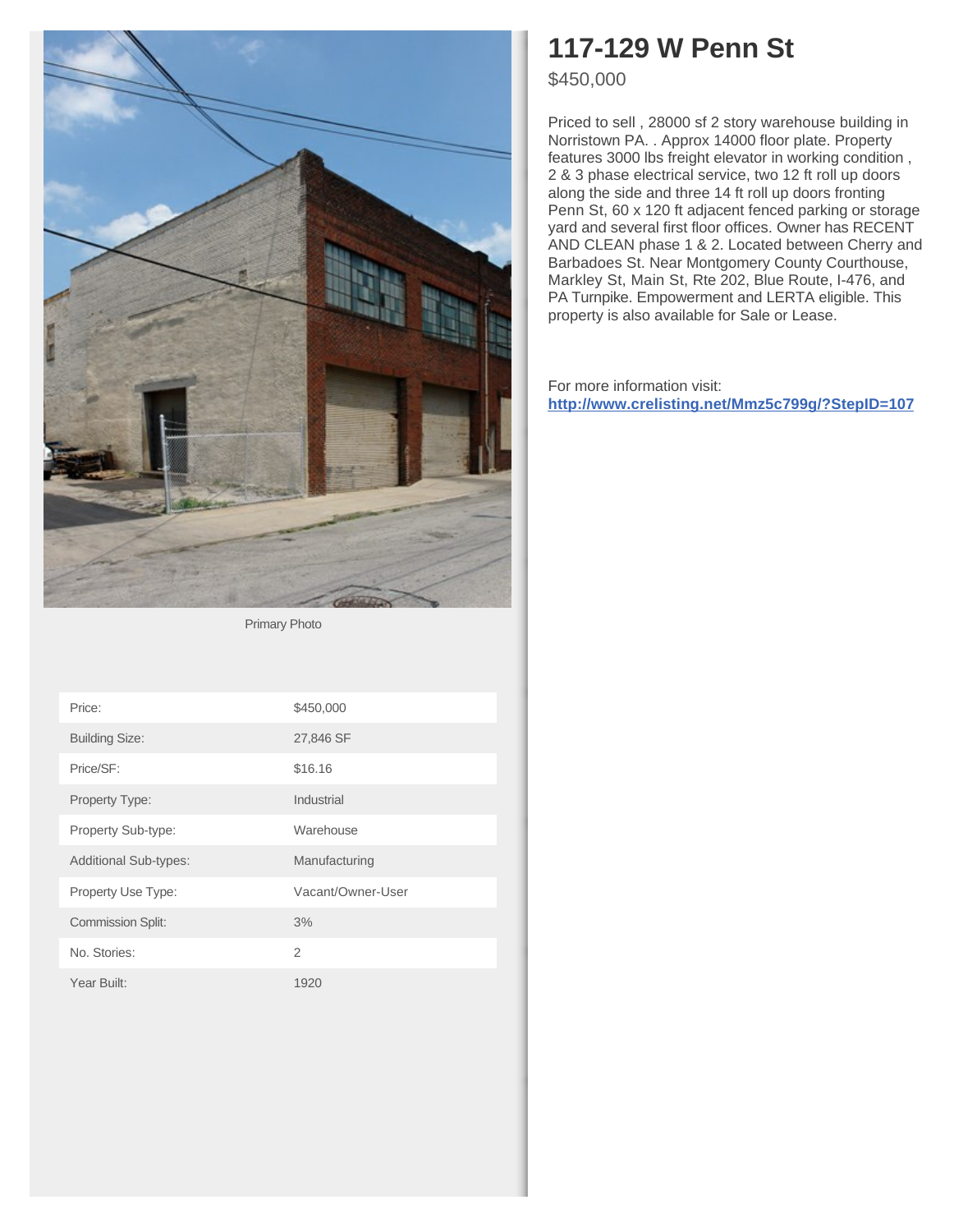

### **117-129 W Penn St, Norristown, PA 19401**

Located between Cherry and Barbadoes St. Near Montgomery County Courthouse, Markley St, Main St, Rte 202, Blue Route, I-476, and PA Turnpike.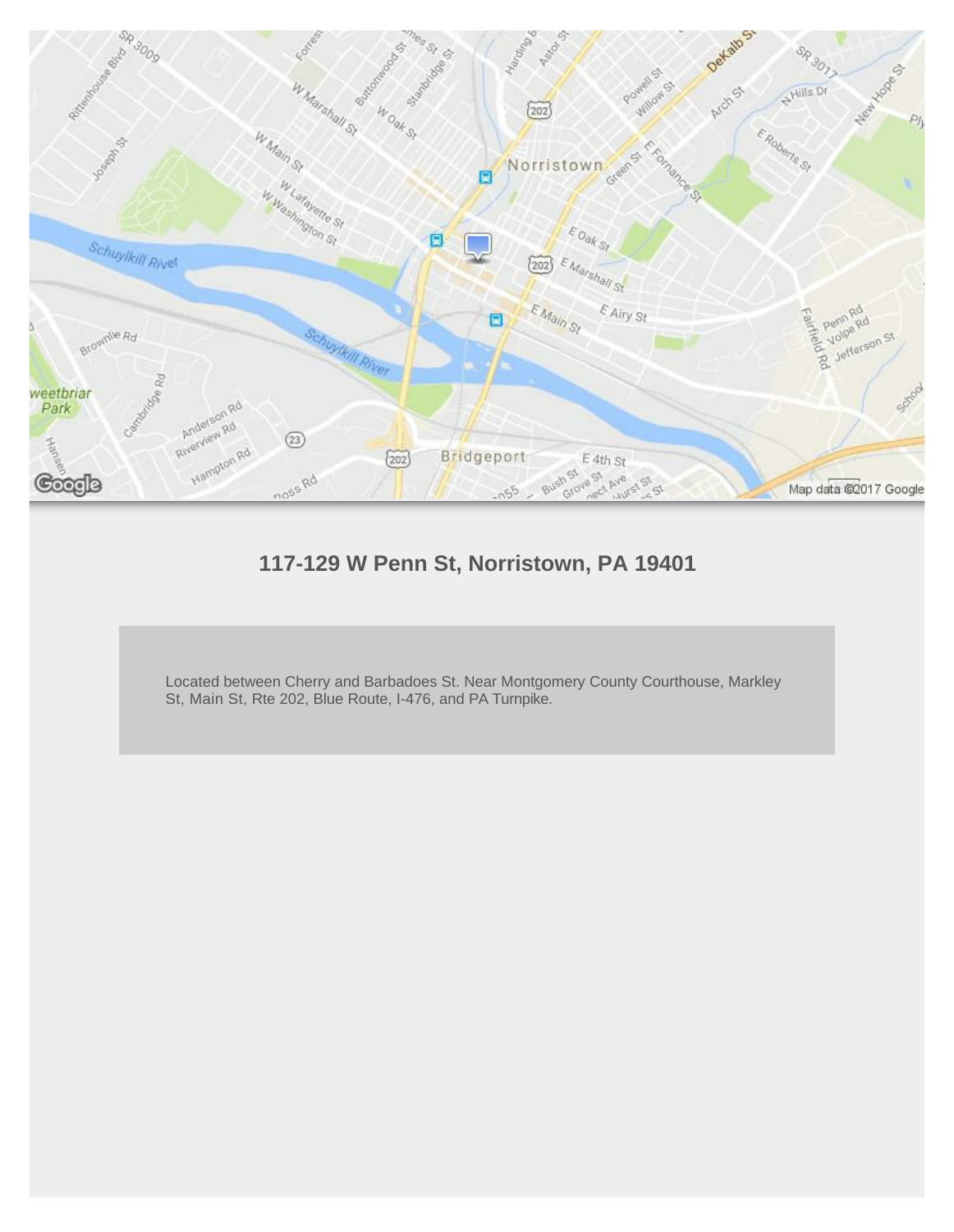### **Property Photos**



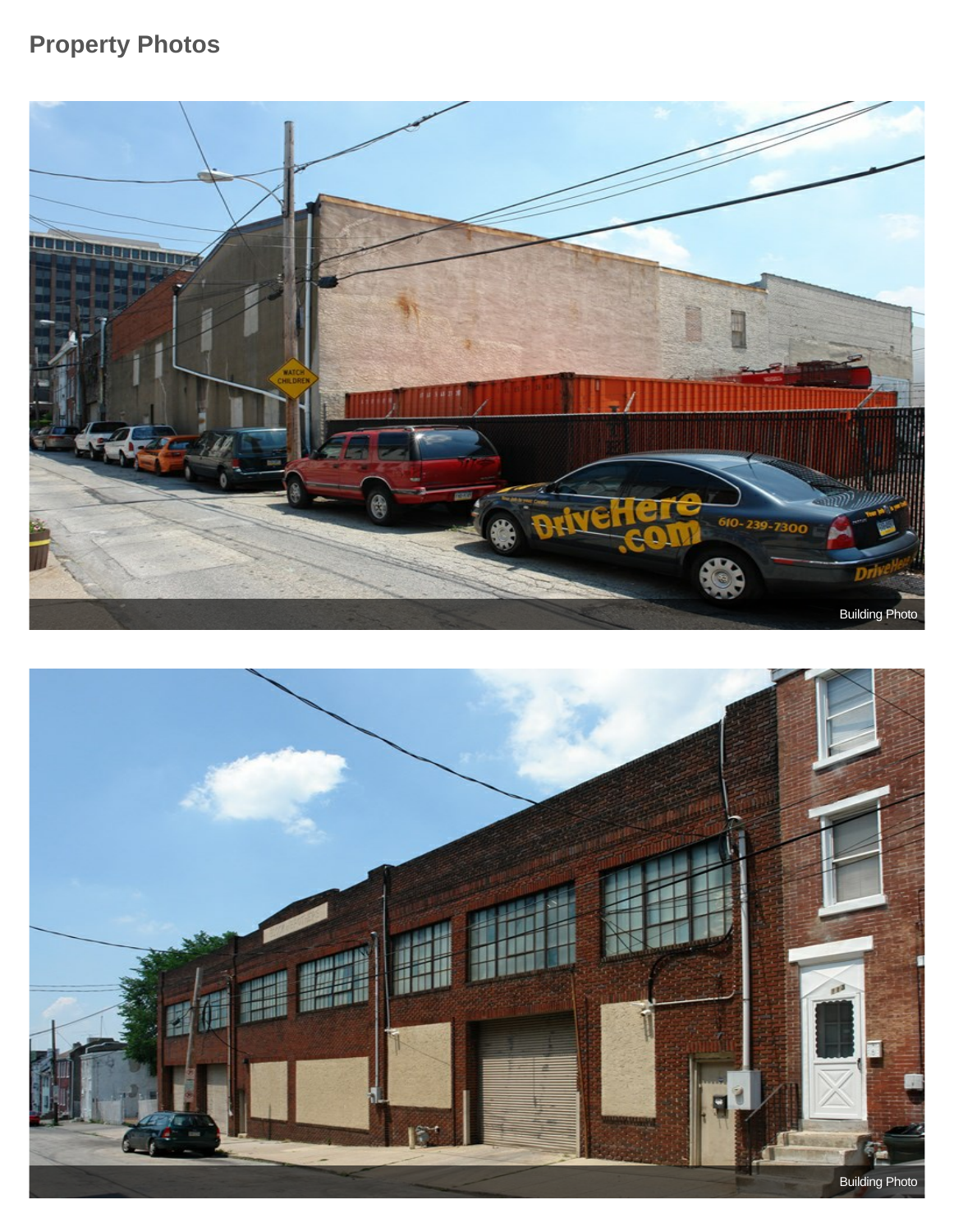### **Property Photos**

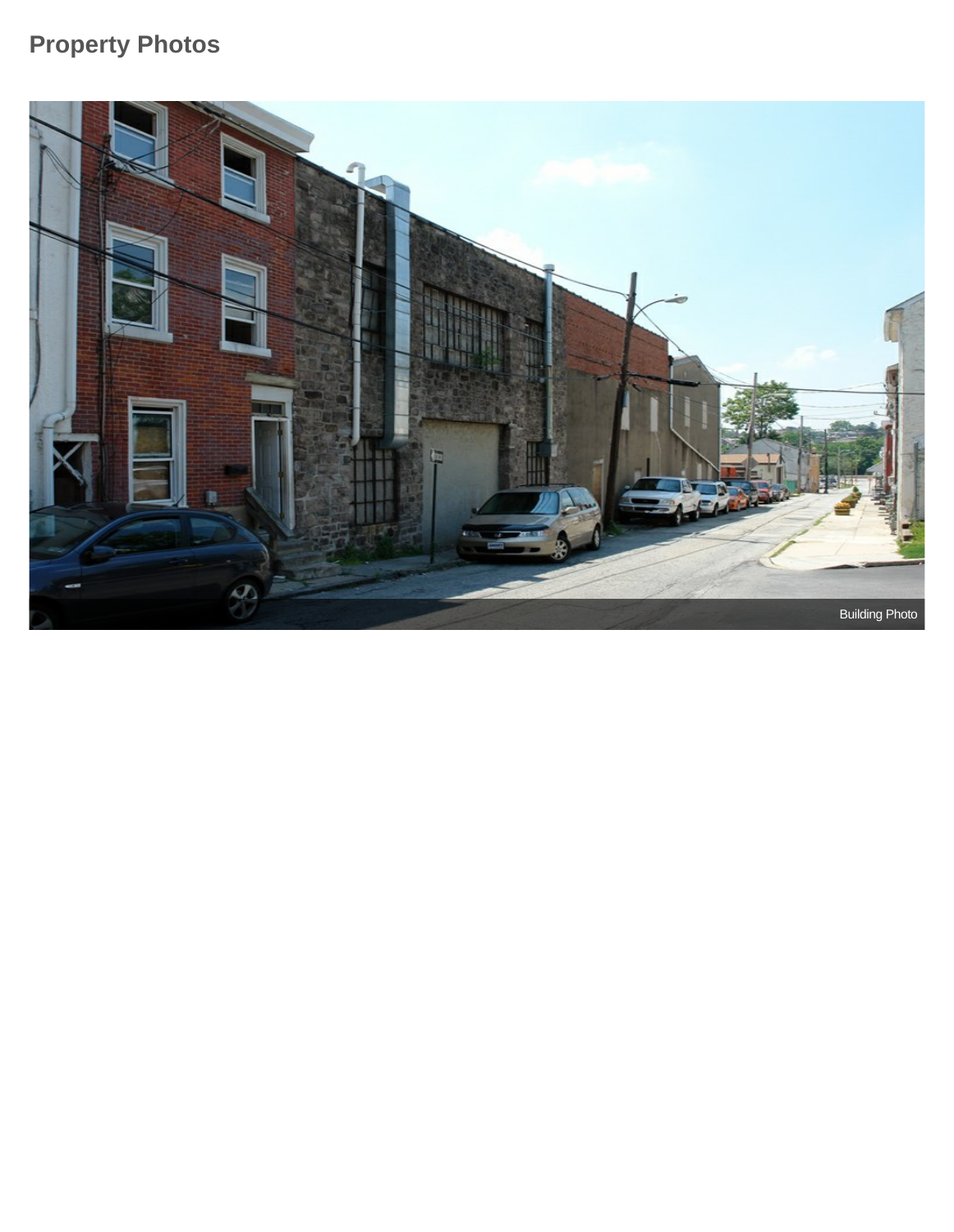### **Market Trends**

### $$75$  $$70$  $$65$ \$60  $$55$  $$50$  $$45$ \$40 2014 2015 2016 -State - Metro - County

Asking Prices Industrial for Sale Norristown, PA (\$/SF)

|               | <b>Jun 16</b> | vs. 3 mo. prior | $Y-O-Y$  |
|---------------|---------------|-----------------|----------|
| ■ State       | \$47.16       | $+0.8%$         | $+6.0\%$ |
| <b>Metro</b>  | \$57          | $+2.1%$         | $-0.6%$  |
| <b>County</b> | \$72          | $+5.8%$         | $+21.2%$ |
|               |               |                 |          |

#### Asking Rent Industrial for Lease Norristown, PA (\$/SF/Year)



|                                      | <b>Jun 16</b> | vs. 3 mo. prior | $Y-O-Y$  |
|--------------------------------------|---------------|-----------------|----------|
| State                                | \$5.63        | $+1.1%$         | $+3.9%$  |
| $\equiv$ City                        | \$7.42        | $0.0\%$         | $-7.8%$  |
| Metro                                | \$6.60        | $+1.1%$         | $+3.7%$  |
| - County<br><b>Contract Contract</b> | \$7.35        | $+2.0%$         | $+13.6%$ |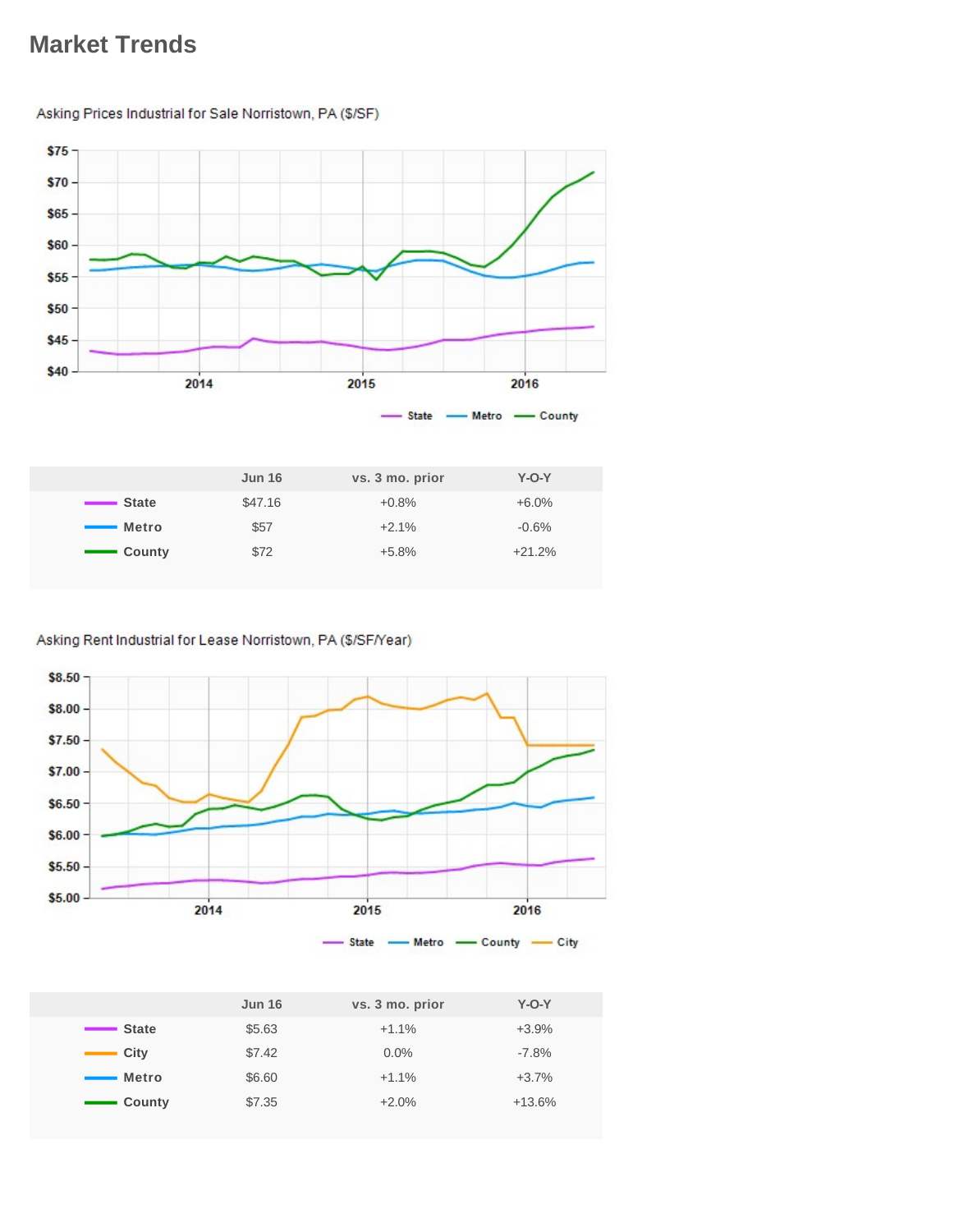| Population                               | 1-mi.  | 3-mi.   | 5-mi.   |
|------------------------------------------|--------|---------|---------|
| 2015 Male Population                     | 15,532 | 45,527  | 88,999  |
| 2015 Female Population                   | 15,311 | 46,700  | 90,083  |
| % 2015 Male Population                   | 50.36% | 49.36%  | 49.70%  |
| % 2015 Female Population                 | 49.64% | 50.64%  | 50.30%  |
| 2015 Total Population: Adult             | 22,751 | 73,284  | 142,833 |
| 2015 Total Daytime Population            | 32,537 | 114,523 | 278,345 |
| 2015 Total Employees                     | 15,599 | 68,081  | 187,312 |
| 2015 Total Population: Median Age        | 30     | 37      | 38      |
| 2015 Total Population: Adult Median Age  | 39     | 46      | 47      |
| 2015 Total population: Under 5 years     | 2,770  | 6,160   | 10,383  |
| 2015 Total population: 5 to 9 years      | 2,211  | 5,192   | 9,680   |
| 2015 Total population: 10 to 14 years    | 1,931  | 4,675   | 9,747   |
| 2015 Total population: 15 to 19 years    | 2,052  | 4,844   | 10,962  |
| 2015 Total population: 20 to 24 years    | 2,907  | 6,276   | 11,820  |
| 2015 Total population: 25 to 29 years    | 3,358  | 8,418   | 15,109  |
| 2015 Total population: 30 to 34 years    | 2,856  | 8,095   | 14,330  |
| 2015 Total population: 35 to 39 years    | 2,037  | 5,917   | 10,737  |
| 2015 Total population: 40 to 44 years    | 1,867  | 5,805   | 11,322  |
| 2015 Total population: 45 to 49 years    | 1,732  | 5,613   | 11,816  |
| 2015 Total population: 50 to 54 years    | 1,789  | 6,219   | 12,847  |
| 2015 Total population: 55 to 59 years    | 1,536  | 6,030   | 12,479  |
| 2015 Total population: 60 to 64 years    | 1,204  | 5,118   | 10,304  |
| 2015 Total population: 65 to 69 years    | 834    | 4,331   | 8,651   |
| 2015 Total population: 70 to 74 years    | 667    | 3,127   | 6,359   |
| 2015 Total population: 75 to 79 years    | 411    | 2,365   | 4,752   |
| 2015 Total population: 80 to 84 years    | 321    | 1,962   | 3,876   |
| 2015 Total population: 85 years and over | 360    | 2,080   | 3,908   |
| % 2015 Total population: Under 5 years   | 8.98%  | 6.68%   | 5.80%   |
| % 2015 Total population: 5 to 9 years    | 7.17%  | 5.63%   | 5.41%   |
| % 2015 Total population: 10 to 14 years  | 6.26%  | 5.07%   | 5.44%   |
| % 2015 Total population: 15 to 19 years  | 6.65%  | 5.25%   | 6.12%   |
| % 2015 Total population: 20 to 24 years  | 9.43%  | 6.80%   | 6.60%   |
| % 2015 Total population: 25 to 29 years  | 10.89% | 9.13%   | 8.44%   |
| % 2015 Total population: 30 to 34 years  | 9.26%  | 8.78%   | 8.00%   |
| % 2015 Total population: 35 to 39 years  | 6.60%  | 6.42%   | 6.00%   |
| % 2015 Total population: 40 to 44 years  | 6.05%  | 6.29%   | 6.32%   |
| % 2015 Total population: 45 to 49 years  | 5.62%  | 6.09%   | 6.60%   |
| % 2015 Total population: 50 to 54 years  | 5.80%  | 6.74%   | 7.17%   |
| % 2015 Total population: 55 to 59 years  | 4.98%  | 6.54%   | 6.97%   |
| % 2015 Total population: 60 to 64 years  | 3.90%  | 5.55%   | 5.75%   |
| % 2015 Total population: 65 to 69 years  | 2.70%  | 4.70%   | 4.83%   |
| % 2015 Total population: 70 to 74 years  | 2.16%  | 3.39%   | 3.55%   |
| % 2015 Total population: 75 to 79 years  | 1.33%  | 2.56%   | 2.65%   |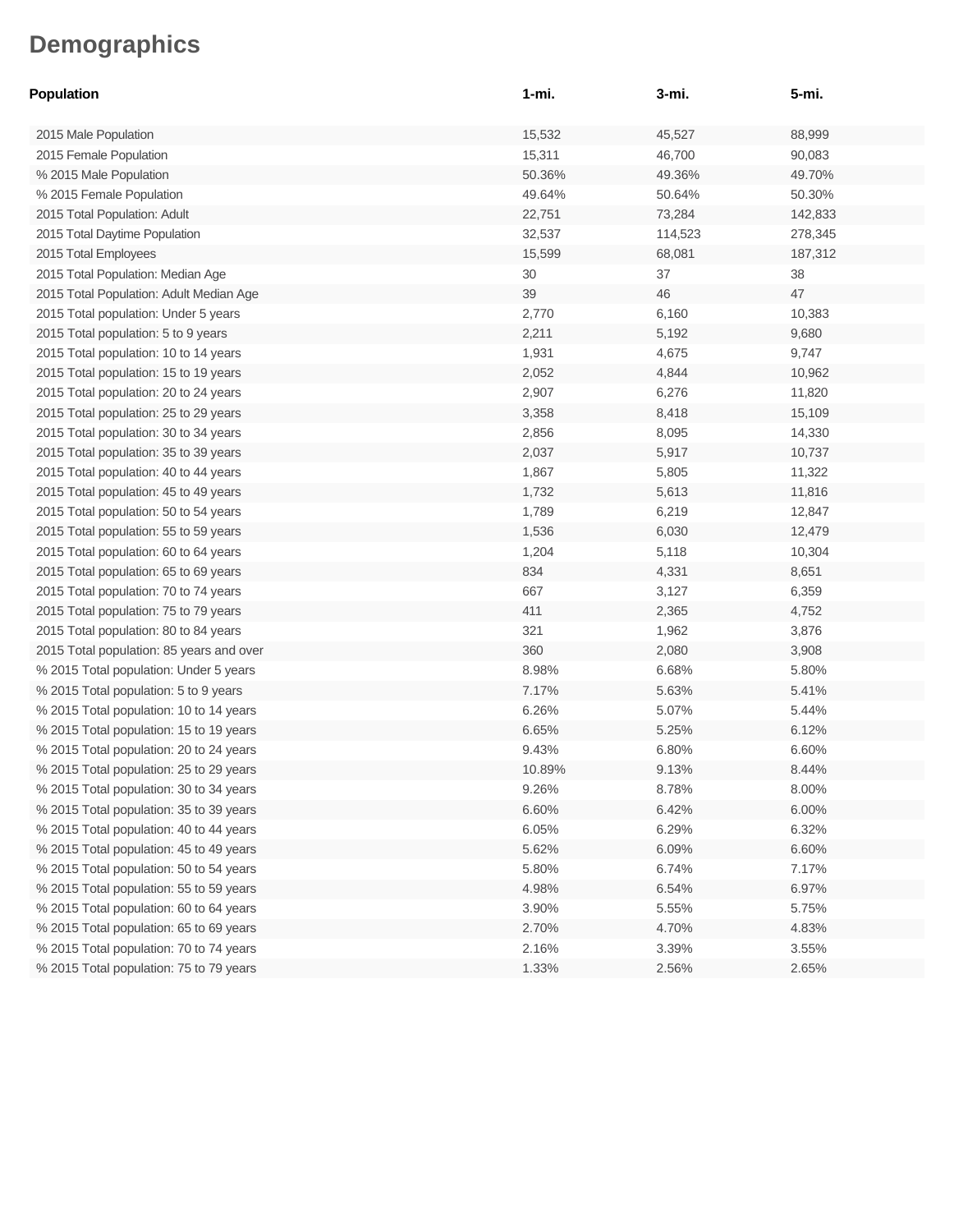| <b>Population (Cont.)</b>                                    | 1-mi.          | 3-mi.  | 5-mi.   |
|--------------------------------------------------------------|----------------|--------|---------|
| % 2015 Total population: 80 to 84 years                      | 1.04%          | 2.13%  | 2.16%   |
| % 2015 Total population: 85 years and over                   | 1.17%          | 2.26%  | 2.18%   |
| 2015 White alone                                             | 11,824         | 58,139 | 130,125 |
| 2015 Black or African American alone                         | 10,886         | 17,400 | 22,893  |
| 2015 American Indian and Alaska Native alone                 | 156            | 263    | 339     |
| 2015 Asian alone                                             | 688            | 6,440  | 13,583  |
| 2015 Native Hawaiian and OPI alone                           | 27             | 56     | 71      |
| 2015 Some Other Race alone                                   | 5,730          | 6,917  | 7,649   |
| 2015 Two or More Races alone                                 | 1,532          | 3,012  | 4,422   |
| 2015 Hispanic                                                | 10,068         | 13,263 | 15,878  |
| 2015 Not Hispanic                                            | 20,775         | 78,964 | 163,204 |
| % 2015 White alone                                           | 38.34%         | 63.04% | 72.66%  |
| % 2015 Black or African American alone                       | 35.29%         | 18.87% | 12.78%  |
| % 2015 American Indian and Alaska Native alone               | 0.51%          | 0.29%  | 0.19%   |
| % 2015 Asian alone                                           | 2.23%          | 6.98%  | 7.58%   |
| % 2015 Native Hawaiian and OPI alone                         | 0.09%          | 0.06%  | 0.04%   |
| % 2015 Some Other Race alone                                 | 18.58%         | 7.50%  | 4.27%   |
| % 2015 Two or More Races alone                               | 4.97%          | 3.27%  | 2.47%   |
| % 2015 Hispanic                                              | 32.64%         | 14.38% | 8.87%   |
| % 2015 Not Hispanic                                          | 67.36%         | 85.62% | 91.13%  |
| 2015 Not Hispanic: White alone                               | 13,568         | 63,086 | 134,331 |
| 2015 Not Hispanic: Black or African American alone           | 9,428          | 13,415 | 17,632  |
| 2015 Not Hispanic: American Indian and Alaska Native alone   | 39             | 108    | 153     |
| 2015 Not Hispanic: Asian alone                               | 865            | 3,818  | 7,741   |
| 2015 Not Hispanic: Native Hawaiian and OPI alone             | $\overline{7}$ | 27     | 49      |
| 2015 Not Hispanic: Some Other Race alone                     | 57             | 124    | 211     |
| 2015 Not Hispanic: Two or More Races                         | 710            | 1,378  | 1,955   |
| % 2015 Not Hispanic: White alone                             | 48.70%         | 73.17% | 80.15%  |
| % 2015 Not Hispanic: Black or African American alone         | 33.84%         | 15.56% | 10.52%  |
| % 2015 Not Hispanic: American Indian and Alaska Native alone | 0.14%          | 0.13%  | 0.09%   |
| % 2015 Not Hispanic: Asian alone                             | 3.10%          | 4.43%  | 4.62%   |
| % 2015 Not Hispanic: Native Hawaiian and OPI alone           | 0.03%          | 0.03%  | 0.03%   |
| % 2015 Not Hispanic: Some Other Race alone                   | 0.20%          | 0.14%  | 0.13%   |
| % 2015 Not Hispanic: Two or More Races                       | 2.55%          | 1.60%  | 1.17%   |
| <b>Population Change</b>                                     | $1 - mi.$      | 3-mi.  | 5-mi.   |
| Total: Employees (NAICS)                                     | n/a            | n/a    | n/a     |
| Total: Establishements (NAICS)                               | n/a            | n/a    | n/a     |
| 2015 Total Population                                        | 30,843         | 92,227 | 179,082 |
| 2015 Households                                              | 10,781         | 36,728 | 70,553  |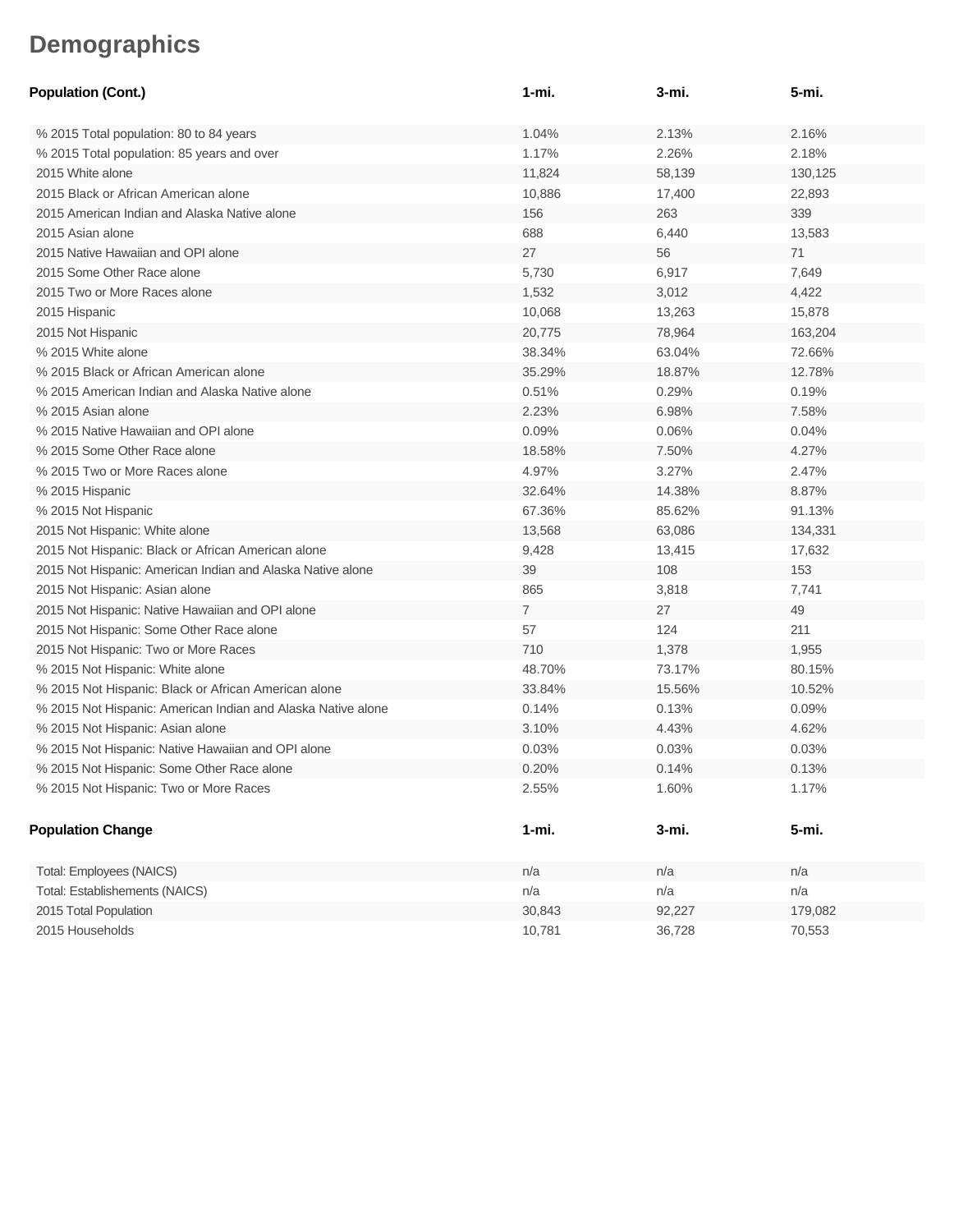| <b>Population Change (Cont.)</b>              | $1 - mi.$ | 3-mi.    | 5-mi.     |
|-----------------------------------------------|-----------|----------|-----------|
| Population Change 2010-2015                   | $-600$    | 86       | 2,410     |
| Household Change 2010-2015                    | $-235$    | $-60$    | 935       |
| % Population Change 2010-2015                 | $-1.91%$  | 0.09%    | 1.36%     |
| % Household Change 2010-2015                  | $-2.13%$  | $-0.16%$ | 1.34%     |
| Population Change 2000-2015                   | 2,981     | 6,014    | 11,488    |
| Household Change 2000-2015                    | $-144$    | 1,350    | 4,543     |
| % Population Change 2000 to 2015              | 10.70%    | 6.98%    | 6.85%     |
| % Household Change 2000 to 2015               | $-1.32%$  | 3.82%    | 6.88%     |
| <b>Housing</b>                                | 1-mi.     | 3-mi.    | 5-mi.     |
| 2015 Housing Units                            | 12,379    | 37,883   | 69,733    |
| 2015 Occupied Housing Units                   | 10,925    | 35,379   | 66,010    |
| 2015 Owner Occupied Housing Units             | 4,877     | 21,747   | 44,960    |
| 2015 Renter Occupied Housing Units            | 6,048     | 13,632   | 21,050    |
| 2015 Vacant Housings Units                    | 1,454     | 2,505    | 3,723     |
| % 2015 Occupied Housing Units                 | 88.25%    | 93.39%   | 94.66%    |
| % 2015 Owner occupied housing units           | 44.64%    | 61.47%   | 68.11%    |
| % 2015 Renter occupied housing units          | 55.36%    | 38.53%   | 31.89%    |
| % 2000 Vacant housing units                   | 11.75%    | 6.61%    | 5.34%     |
|                                               |           |          |           |
|                                               |           |          |           |
| <b>Income</b>                                 | $1 - mi.$ | 3-mi.    | 5-mi.     |
| 2015 Household Income: Median                 | \$47,396  | \$61,951 | \$73,937  |
| 2015 Household Income: Average                | \$62,137  | \$82,233 | \$102,649 |
| 2015 Per Capita Income                        | \$22,060  | \$33,408 | \$41,929  |
| 2015 Household income: Less than \$10,000     | 852       | 1,817    | 2,626     |
| 2015 Household income: \$10,000 to \$14,999   | 824       | 1,732    | 2,533     |
| 2015 Household income: \$15,000 to \$19,999   | 571       | 1,477    | 2,286     |
| 2015 Household income: \$20,000 to \$24,999   | 643       | 1,778    | 2,881     |
| 2015 Household income: \$25,000 to \$29,999   | 457       | 1,472    | 2,467     |
| 2015 Household income: \$30,000 to \$34,999   | 666       | 1,723    | 2,846     |
| 2015 Household income: \$35,000 to \$39,999   | 524       | 1,524    | 2,621     |
| 2015 Household income: \$40,000 to \$44,999   | 609       | 1,534    | 2,501     |
| 2015 Household income: \$45,000 to \$49,999   | 510       | 1,483    | 2,437     |
| 2015 Household income: \$50,000 to \$59,999   | 1,019     | 3,343    | 5,486     |
| 2015 Household income: \$60,000 to \$74,999   | 961       | 3,696    | 7,095     |
| 2015 Household income: \$75,000 to \$99,999   | 1,435     | 5,255    | 9,754     |
| 2015 Household income: \$100,000 to \$124,999 | 683       | 3,538    | 7,446     |
| 2015 Household income: \$125,000 to \$149,999 | 376       | 2,051    | 4,336     |
| 2015 Household income: \$150,000 to \$199,999 | 434       | 2,546    | 6,225     |
| 2015 Household income: \$200,000 or more      | 217       | 1,759    | 7,013     |
| % 2015 Household income: Less than \$10,000   | 7.90%     | 4.95%    | 3.72%     |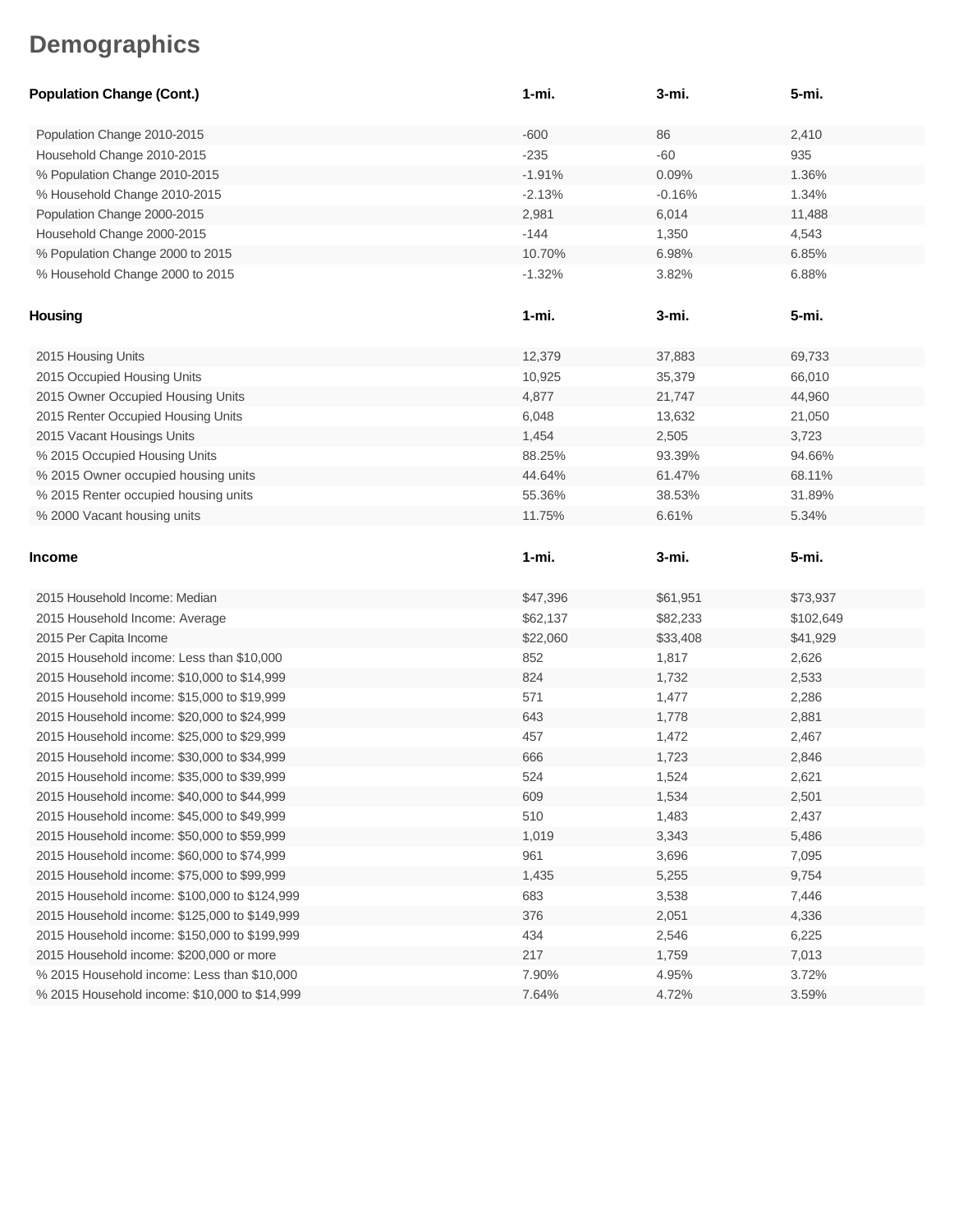| Income (Cont.)                                                  | 1-mi.        | 3-mi.         | 5-mi.         |
|-----------------------------------------------------------------|--------------|---------------|---------------|
| % 2015 Household income: \$15,000 to \$19,999                   | 5.30%        | 4.02%         | 3.24%         |
| % 2015 Household income: \$20,000 to \$24,999                   | 5.96%        | 4.84%         | 4.08%         |
| % 2015 Household income: \$25,000 to \$29,999                   | 4.24%        | 4.01%         | 3.50%         |
| % 2015 Household income: \$30,000 to \$34,999                   | 6.18%        | 4.69%         | 4.03%         |
| % 2015 Household income: \$35,000 to \$39,999                   | 4.86%        | 4.15%         | 3.71%         |
| % 2015 Household income: \$40,000 to \$44,999                   | 5.65%        | 4.18%         | 3.54%         |
| % 2015 Household income: \$45,000 to \$49,999                   | 4.73%        | 4.04%         | 3.45%         |
| % 2015 Household income: \$50,000 to \$59,999                   | 9.45%        | 9.10%         | 7.78%         |
| % 2015 Household income: \$60,000 to \$74,999                   | 8.91%        | 10.06%        | 10.06%        |
| % 2015 Household income: \$75,000 to \$99,999                   | 13.31%       | 14.31%        | 13.83%        |
| % 2015 Household income: \$100,000 to \$124,999                 | 6.34%        | 9.63%         | 10.55%        |
| % 2015 Household income: \$125,000 to \$149,999                 | 3.49%        | 5.58%         | 6.15%         |
| % 2015 Household income: \$150,000 to \$199,999                 | 4.03%        | 6.93%         | 8.82%         |
| % 2015 Household income: \$200,000 or more                      | 2.01%        | 4.79%         | 9.94%         |
|                                                                 |              |               |               |
| <b>Retail Sales Volume</b>                                      | 1-mi.        | 3-mi.         | 5-mi.         |
| 2015 Childrens/Infants clothing stores                          | \$2,871,614  | \$10,000,167  | \$19,687,569  |
| 2015 Jewelry stores                                             | \$1,009,068  | \$3,791,137   | \$7,897,158   |
| 2015 Mens clothing stores                                       | \$3,326,947  | \$12,058,443  | \$24,218,106  |
| 2015 Shoe stores                                                | \$3,368,743  | \$12,146,378  | \$24,326,568  |
| 2015 Womens clothing stores                                     | \$5,575,857  | \$20,737,017  | \$41,946,233  |
| 2015 Automobile dealers                                         | \$42,684,737 | \$162,686,322 | \$333,592,499 |
| 2015 Automotive parts and accessories stores                    | \$8,399,334  | \$31,538,458  | \$63,707,208  |
| 2015 Other motor vehicle dealers                                | \$1,173,995  | \$4,358,506   | \$8,660,784   |
| 2015 Tire dealers                                               | \$3,754,954  | \$14,074,202  | \$28,409,967  |
| 2015 Hardware stores                                            | \$167,451    | \$676,644     | \$1,409,382   |
| 2015 Home centers                                               | \$1,665,829  | \$6,741,128   | \$14,176,492  |
| 2015 Nursery and garden centers                                 | \$1,979,261  | \$8,201,039   | \$17,635,766  |
| 2015 Outdoor power equipment stores                             | \$930,956    | \$3,647,759   | \$7,445,971   |
| 2015 Paint andwallpaper stores                                  | \$197,404    | \$770,922     | \$1,562,332   |
| 2015 Appliance, television, and other electronics stores        | \$5,678,528  | \$21,846,351  | \$44,922,459  |
| 2015 Camera andphotographic supplies stores                     | \$435,123    | \$1,713,108   | \$3,588,454   |
| 2015 Computer andsoftware stores                                | \$16,070,452 | \$58,674,840  | \$116,778,072 |
| 2015 Beer, wine, and liquor stores                              | \$2,777,133  | \$10,315,912  | \$21,048,152  |
| 2015 Convenience stores                                         | \$12,709,653 | \$45,228,475  | \$90,011,396  |
| 2015 Restaurant Expenditures                                    | \$11,406,274 | \$42,791,800  | \$87,432,545  |
| 2015 Supermarkets and other grocery (except convenience) stores | \$45,676,269 | \$164,993,953 | \$327,290,466 |
| 2015 Furniture stores                                           | \$4,079,620  | \$15,434,271  | \$31,801,245  |
| 2015 Home furnishings stores                                    | \$14,049,846 | \$53,509,756  | \$108,939,790 |
| 2015 General merchandise stores                                 | \$73,522,181 | \$280,894,210 | \$576,801,776 |
| 2015 Gasoline stations with convenience stores                  | \$39,182,058 | \$141,897,582 | \$281,911,582 |
| 2015 Other gasoline stations                                    | \$27,994,891 | \$101,942,277 | \$202,232,856 |
| 2015 Department stores (excl leased depts)                      | \$72,513,113 | \$277,103,073 | \$568,904,618 |
| 2015 General merchandise stores                                 | \$73,522,181 | \$280,894,210 | \$576,801,776 |
| 2015 Other health and personal care stores                      | \$2,879,012  | \$11,030,372  | \$22,632,265  |